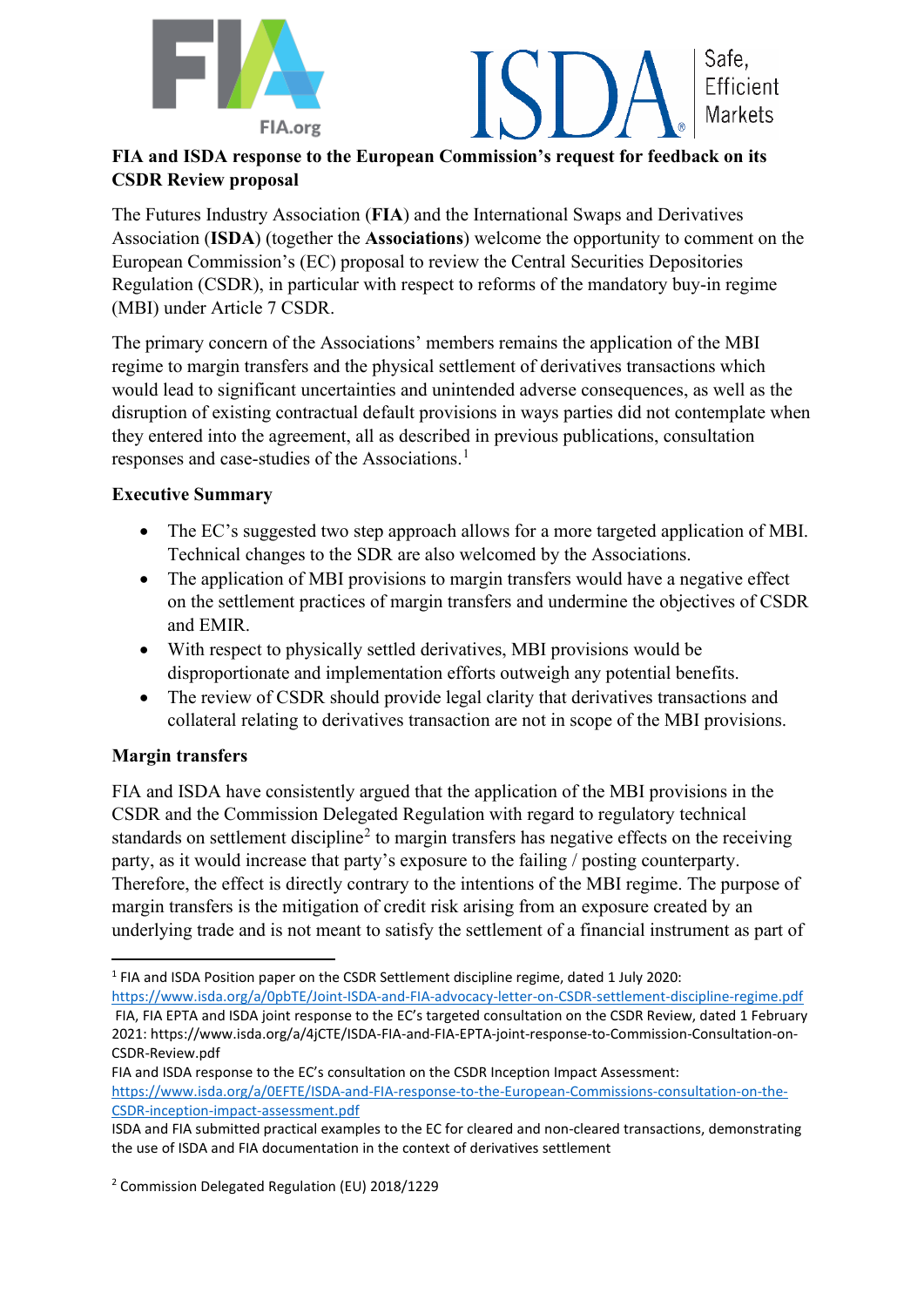



a commercial transaction. Margin and clearing as risk mitigation techniques are regulated in the EU under the European Market Infrastructure Regulation (EMIR). The application of MBI to margin transfers would increase risks arising from posting/failing counterparties whilst increasing derivatives market participants' costs due to the need to conduct wide-scale repapering exercises. This would seriously undermine the objectives of EMIR and would be contrary to the CSDR objectives to promote safe and efficient settlement of financial instruments in the Union.

### **Physically settled derivatives**

The Associations also remain of the view that the application of the MBI regime to physically settled derivatives contracts is not appropriate. The scale of the implementation required, including the need for extensive client outreach and repapering, would be wholly disproportionate to any benefit. Currently, industry standard derivatives trading and clearing documentation (such as ISDA and FIA documentation) already include provisions setting out the parties' rights and remedies in case of settlement failures. Whilst the industry provisions, including buy-in rules of CCPs, allow market participants to address concerns resulting from settlement fails, grace periods under ISDA/FIA documentation are notably more efficient and shorter than regulatory buy-in measures, so it is questionable whether the MBI, as envisaged under CSDR, would ever apply in practice in the context of derivatives transactions. However, a large-scale repapering exercise would still be required to incorporate the operational mechanisms necessary to give contractual effect to the MBI requirements. We have provided the EC with practical examples of existing grace periods and close-out mechanisms for cleared and non-cleared derivatives transactions (and margin transfers relating to those transactions) in this context.

### **Legal clarity**

ISDA and FIA remain of the view that the current settlement discipline provisions under CSDR have not been drafted with derivatives transactions in mind. However, given the uncertainty regarding the involvement of in-scope underlying financial instruments, the references to the term 'transaction' and whether CSDR shall only apply *'without prejudice to provisions of Union law concerning specific financial instruments'* (in this case EMIR), market participants remain concerned about the lack of legal clarity with respect to the scope of the MBI regime, from a derivatives perspective. **The Associations believe that the CSDR Review gives an ideal opportunity to clarify in Level 1 that margin transfers and physically settled derivatives transactions are out of scope of the MBI regime.**

Whilst the Associations understand that the EC has proposed to further define the suggested carve-outs from the settlement discipline regime under Articles 7(2) and 7(4) CSDR, in particular with respect to '*transactions that do not involve two trading parties',* as part of Level 2 legislation, we believe that it should be further clarified in Level 1 that this exemption includes the posting of margin. Alternatively, the co-legislators should consider adding an additional paragraph to the MBI carve-out provisions, clarifying that transactions *"for the purpose of collateral management operation settlements or any settlement of obligations under physically settled derivatives transactions, including intragroup transactions"* are not in scope of the MBI regime, with a view to enhancing legal clarity in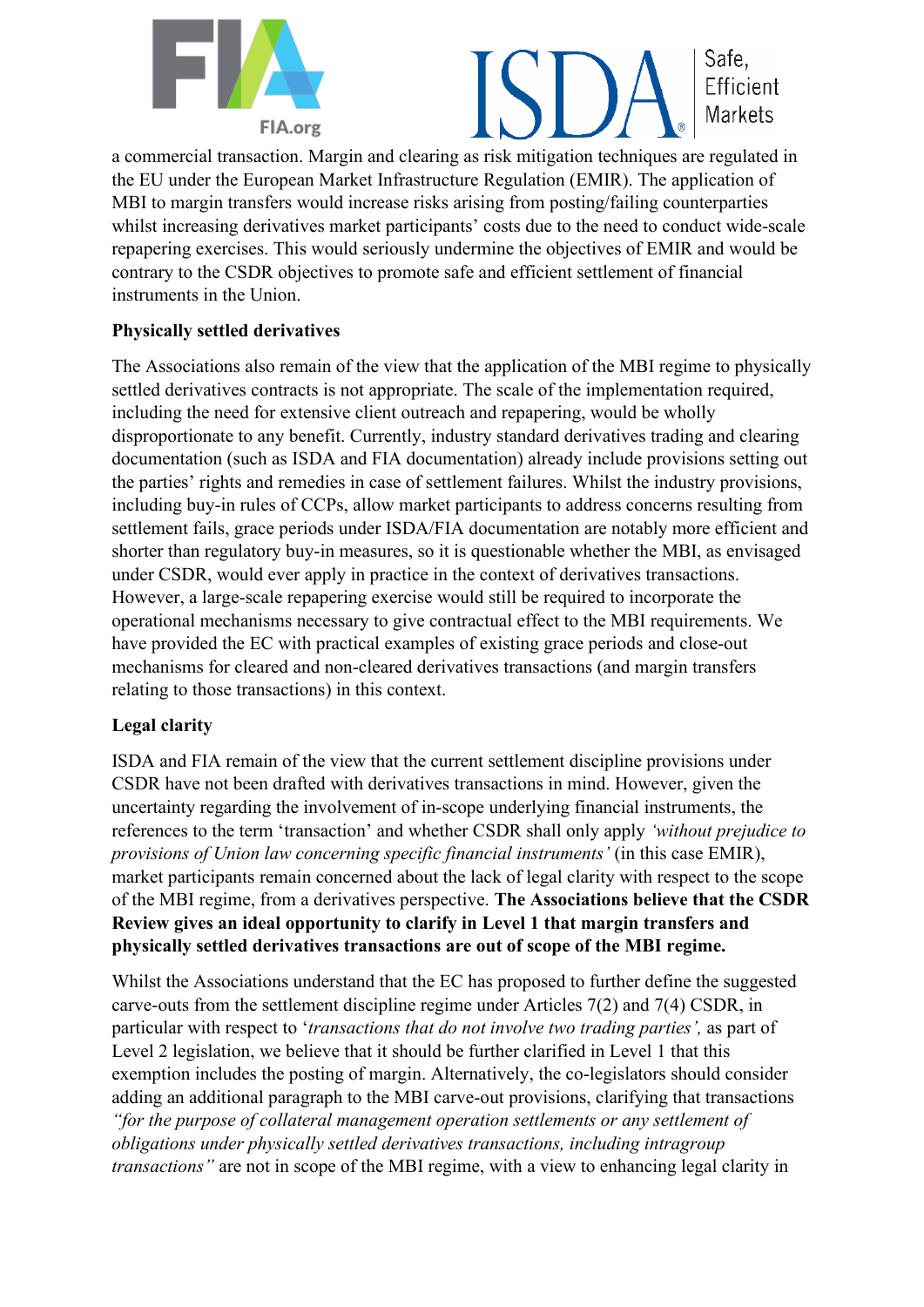



this respect. In terms of legal drafting, such carve-out should also be reflected in the EC's suggested Recital 4.

In addition, the Associations agree that – in principle- *'settlement fails that occurred for reasons not attributable to the participants'* should not be in scope of the MBI provisions. However, it would be helpful to further clarify the meaning of '*not attributable*'.

# **The EC's "Two-Step" approach**

In addition to the need to expressively carve out derivatives transactions from the scope of the mandatory buy-in regime, the Associations are aware of the current lack of clarity with respect to which 'transactions' are in scope of the Settlement Discipline Regime (SDR) and several cases, in addition to margin transfers and physically settled derivatives, where MBI provisions would be counterproductive to the objective of safe and efficient settlements. It should also not be underestimated that an unintended application of the MBI regime to certain transactions would likely lead to a very costly contractual repapering exercise, requiring extensive outreach to clients, without any added benefit to clients or the wider financial system.

**Therefore, we generally support the EC's suggested "Two-Step" approach, based on an ESMA Impact Assessment and, if needed, the option to define the scope and procedure of the MBI for certain types of transactions via the use of an Implementing Act**, as it would significantly enhance legal clarity and reduce adverse economic impacts resulting from the MBI provisions. The EC's approach allows for a more targeted approach to the MBI regime, based on evidence with respect to settlement failures. However, we believe the EC and the co-legislator should provide further clarity to market participants (and regulators) on how any determination of settlement efficiency having reached 'appropriate levels' will be conducted. Similarly, the meaning of the proposed Article 7(2a)(b) with respect to *'appropriate levels considering the situation in third-country capital markets…'* remains unclear and should be clarified. Furthermore, in the event the EC decides to bring in scope certain financial instruments/transactions, the EC should always allow market participants a sufficient implementation period to conduct client outreach and contractual repapering.

### **Technical changes to the settlement discipline regime**

The Associations generally support the technical changes in relation to the asymmetry of payments and the introduction of a pass-on mechanism.

# **ISDA & FIA recommendations**

- ISDA and FIA believe it is crucial to clarify that margin transfers and physically settled derivatives are not in scope of the MBI regime as its application would have a detrimental effect on derivatives markets.
- ISDA and FIA recommend targeted amendments with respect to the Level 1 carveouts from the MBI regime, with a view to enhancing legal clarity and avoiding unnecessary costs for market participants.
- ISDA and FIA support the EC's suggested 'Two-Step' Approach, subject to further specification of measures with respect to 'appropriate levels' of settlement efficiency.